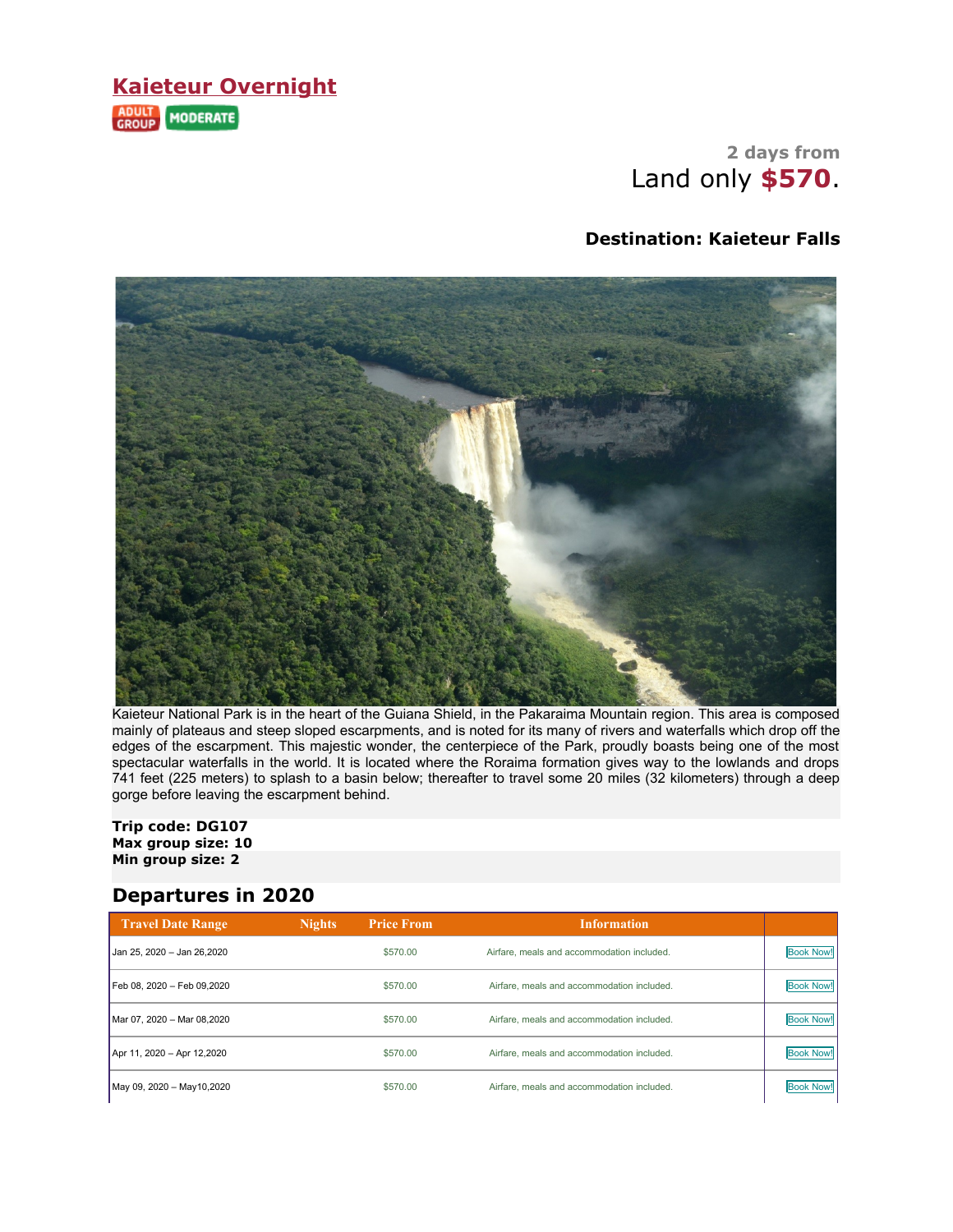| Jun 20,2020 - Jun 21, 2020 | \$570.00 | Airfare, meals and accommodation included. | <b>Book Now!</b> |
|----------------------------|----------|--------------------------------------------|------------------|
| Oct 27.2020 - Oct 28, 2020 | \$570.00 | Airfare, meals and accommodation included. | <b>Book Now!</b> |
| Nov 17,2020 - Nov 18, 2020 | \$570.00 | Airfare, meals and accommodation included. | <b>Book Now!</b> |
| Dec 29,2020 - Dec 30,2020  | \$570.00 | Airfare, meals and accommodation included. | <b>Book Now!</b> |

## **Kaieteur Overnight (cont.)**

### ADULT MODERATE

**Trip code: DG107 Max group size: 10**



# **Departures in 2021**

| <b>Travel Date Range</b>   | <b>Nights</b> | <b>Price From</b> | <b>Information</b> |                  |
|----------------------------|---------------|-------------------|--------------------|------------------|
| Jan 16, 2021 - Jan 17,2021 |               | \$590.00          | Airfare included.  | <b>Book Now!</b> |
| Feb 13, 2021 – Feb 14,2021 |               | \$590.00          | Airfare included   | <b>Book Now!</b> |
| Mar 13, 2021 – Mar 14,2021 |               | \$590.00          | Airfare included   | <b>Book Now!</b> |
| Apr 10, 2021 - Apr 11,2021 |               | \$590.00          | Airfare included   | <b>Book Now!</b> |
| May 08, 2021 - May 09,2021 |               | \$590.00          | Airfare included   | <b>Book Now!</b> |